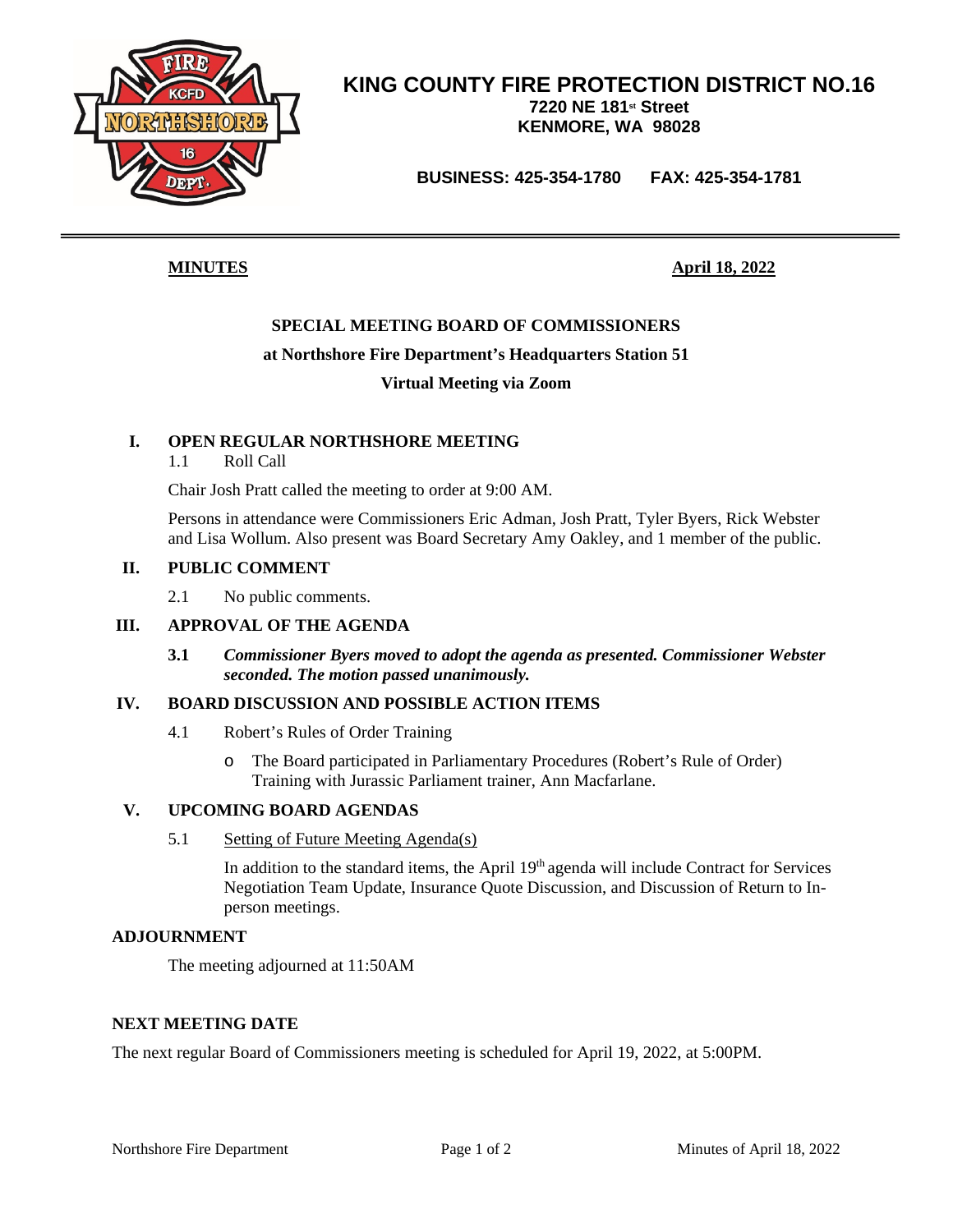Attachments: Agenda, Public Notice

#### **BOARD OF COMMISSIONERS**

**ERIC ADMAN**, Member

**JOSH PRATT,** Member

**TYLER BYERS**, Member

tvt  $\overline{\lambda}$ 

**RICK WEBSTER,** Member

Wollum

**LISA WOLLUM**, Member

**ATTEST**

Amy Oakley

**Amy Oakley,** Secretary

King County Fire Protection District No. 16

Adopted at a Regular Meeting of the Board of Commissioners on May 17th, 2022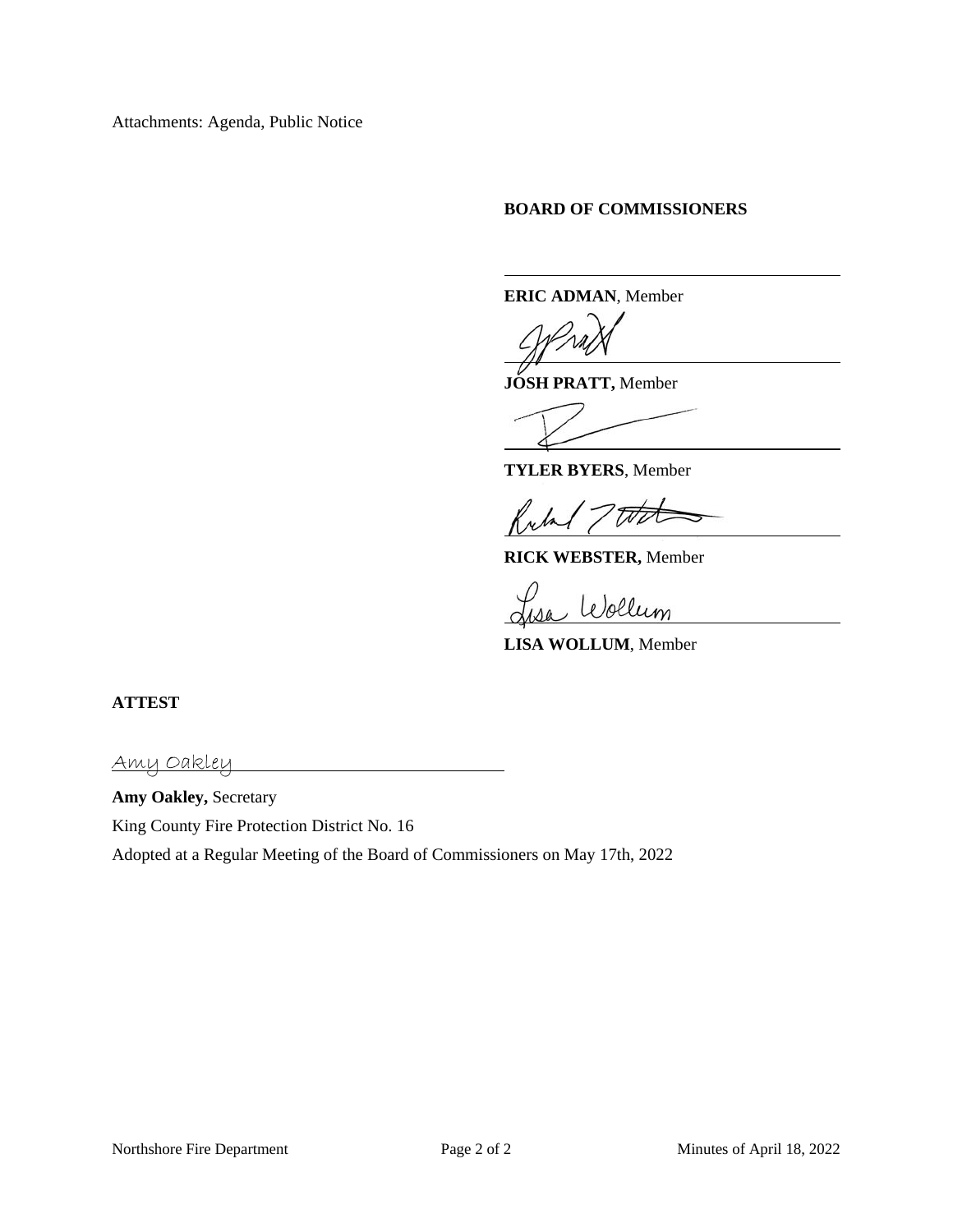

## **Northshore Fire Department Board of Commissioners**

Headquarters Station 7220 NE 181<sup>st</sup> Street, Kenmore, WA

## **Northshore Fire Department Board of Commissioners**

## **Special Meeting Agenda**

Monday, April 18, 2022

## 9:00AM

Meeting held virtually, via Zoom

To provide public comment, please see instructions at the end of the agenda.

To attend this meeting live, click the link below and enter the ID & Password provided. A recording of this meeting will also be posted in AV Capture.

Join Zoom Meeting Online at:

<https://us02web.zoom.us/j/85044713997?pwd=dW1uWDFpNldPZ1dSSU1ZYy9LSXVQQT09>

Call in to Zoom Meeting at: (253) 215-8782 Meeting ID: 850 4471 3997

Passcode: 743608

## **I. Open Special Northshore Board Meeting**

- 1.1 Roll Call
- **II. Public Comment**
	- 2.1 Public Comment
- **III. Approval of Agenda**
	- 3.1 Approval of the Meeting Agenda

### **IV. Board Discussion and Possible Action Items**

4.1 Robert's Rules of Order Training

### **V. Upcoming Board Agendas**

5.1 Setting of Future Meeting Agenda(s)

### **Adjournment**

Next Regular Meeting: Tuesday, April 19th, 2022 at 5:00 PM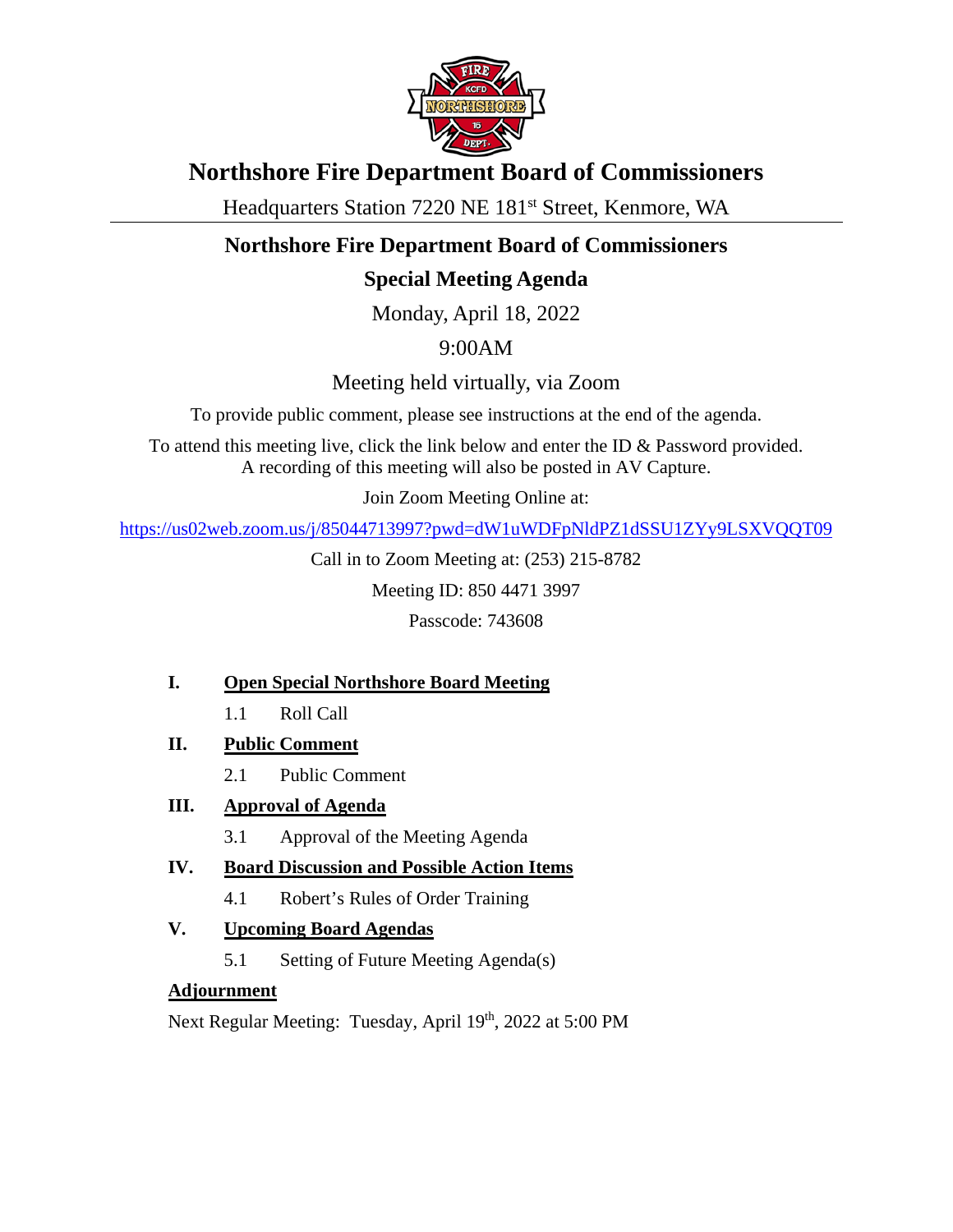

### **Public Comment Procedures for Virtual Meetings:**

Individuals wishing to comment may comment by appearing at the virtual meeting and "raising their hand" or the equivalent. The chair shall recognize those persons and provide them the opportunity to comment. Three minutes are allowed for comment.

If you wish to provide written public comment, you may do so by submitting a written statement to [boardsecretary@northshorefire.com.](mailto:boardsecretary@northshorefire.com) Any comments received up to one hour before the posted meeting time, will be read during the public comment period.

To ensure your written comments are received and read at the proper meeting, your email must include:

- Date & Time of the meeting your comments are intended for
- Your name
- Whether or not you live in the city limits of Lake Forest Park or Kenmore
- Agenda Item and/or subject your comments refer to

Emails without this information may not be read at the meeting. And, in accordance with normal procedure, messages of an overly repetitive or inappropriate (vulgarity) nature may be declined to be read at the discretion of the meeting Chair.

Please check the District's  $AV$  Capture for the most up-to-date information about individual meetings.

Questions? Email Board Secretary Amy Oakley at **[boardsecretary@northshorefire.com.](mailto:boardsecretary@northshorefire.com)**